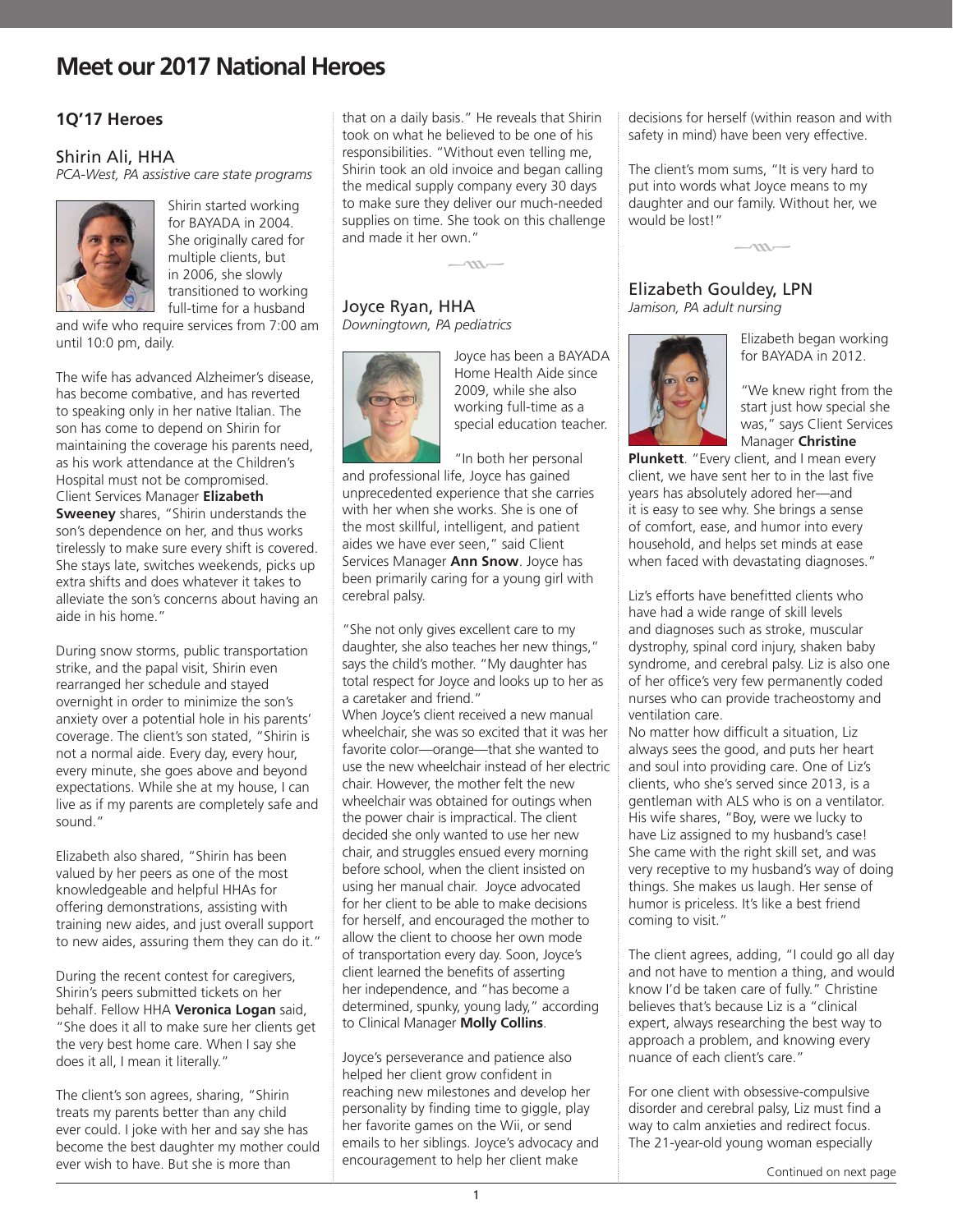likes Liz's "good personality" and her, "Hi, girlfriend!" greeting every time she visits. Liz offers ideas on how her client can handle and overcome her frustrations.

"Whether it is rearranging her schedule to accommodate a client's schedule, training new nurses, or bringing treats for a family pet, Liz's unwavering dedication and willingness to help any client is what makes her a Hero to all who know her," says Christine.

 $-\infty$ 

#### Dyanne Wyrick, RN *Somerset, NJ pediatrics*



Dyanne has cared for many clients since her start in 2012. Director **Lisa Dixon** feels Dyanne's work especially shines with her primary client of just over two years.

At the age of two, this girl, diagnosed with pulmonary hypertension, was preparing for months to transfer home from the hospital.

"It was Dyanne who mastered the situation from the beginning," recalls Clinical Manager **Cory Farrell**. She was not only the first nurse to care for the child, but the connection between the two was immediate. Dyanne soon became the girl's primary nurse.

Cory recalls, "The client's baseline status was fragile. She had a tracheostomy and ventilator, and was also on a life-sustaining infusion to a central line." The little girl was very sick, and at times the office didn't know if she would make it. Over the past three years, there were many ups and downs.

Cory continues, "There were endless phone calls to the cardiologist and pulmonologist. Dyanne administered respiratory treatments. Lines and tubes gave the girl's room the appearance of a mini-ICU. The child grew frustrated at her inability to communicate, and attempted to pull out her tubes until Dyanne taught her how to communicate through sign language.

"Today, the girl has been weaned off her central line infusion, and many more milestones have been reached, thanks to Dyanne's consistency and passionate care," says Client Services Associate **Latifah Oladiran**.

Lisa shared, "Dyanne has had to make many important judgment calls with regards to her client's health. She is her client's advocate in every way. Dyanne has always handled every incident, whether routine or emergent, in the most professional, excellent manner." As a result, Dyanne's client is thriving, growing and progressing in ways no one thought possible.

"The child has learned her numbers, letters, how to spell her first and last name, how to run, ride a tricycle, is potty-trained, use manners, and so much more! Dyanne is a great advocate, teacher, caregiver, support person, playmate, and comforter," proclaims Lisa.

 $-uv$ 

### Lauren Magness, MSW

*Philadelphia, PA Senior Living home health*



Lauren is very knowledgeable as a medical social worker. Area Director **Dawn King** notes, "Whenever any client services manager, clinical manager, or clinician in

the field has a question about community resources, Lauren seems to have an answer immediately. She has an innate ability to make everyone feel as though they are the only person she is caring for, and that their issues are hers to solve."

Lauren also has the ability to listen and hear what others might overlook. She offers patience and a caring nature to all interactions, and simply makes everyone feel at ease.

In addition, Dawn says, "Lauren goes above and beyond to ensure that not only what is voiced by the client is part of the plan of care, but she also looks for other needs that would help the client gain better outcomes."

One client's husband felt Lauren went above and beyond the call of duty by spending over 45 minutes on the phone, four different times, to secure home health aide services using long-term care insurance.

"Every time Lauren was on the phone, the problem would get solved, recalls the husband, "but then the long-term care company would make me start all over

again. Every time I called Lauren to let her know, she immediately came back to help me. After having finally secured the services desired, my quality of life and my wife's quality of life has increased. I can't thank Lauren enough!"

Dawn stated, "When you watch Lauren in action, you know *she loves what she does*!"



### **2Q'17 Heroes**

HHA Kendra Leonor-Severino *Allentown, PA Pediatrics*



HHA **Kendra Leonor-Severino** has cared for many clients from our Allentown, PA pediatrics office since she joined BAYADA in 2014. She helps one four-year-old

child with cerebral palsy with walking, standing, and moving around. The client shares, "I love her—she plays with me and helps me!"

Perhaps Kendra's care influenced the development of another little girl, born without eyes, the most. At 18 months, this client was an "introverted, shy, minimally interactive daddy's girl," says Clinical Manager **Lori Cooper**. She would only drink formula from a bottle given by dad. Now, Lori says, "She is a playful, 25-month old sweetheart. She's become a ravenous, self-feeding girl who laughs frequently, enjoys hearing other children laugh with her, and is eager to touch, experience sounds, be touched, read to, and sang to, and interact with everyone."

Prior to Kendra's care, the parents, along with their daughter's specialists, considered administering growth hormones, but now the client is back on the growth curve. She grew two and a half inches and gained two pounds in six months! The parents remarked, "Kendra, through patience and perseverance, helped our daughter increase her solid food consumption from next to nothing to child-sized portions."

In addition to accompanying her client to daycare, Kendra works alongside her client's Early Intervention providers, willingly taking instruction on multiple therapies and interventions—physical, occupational,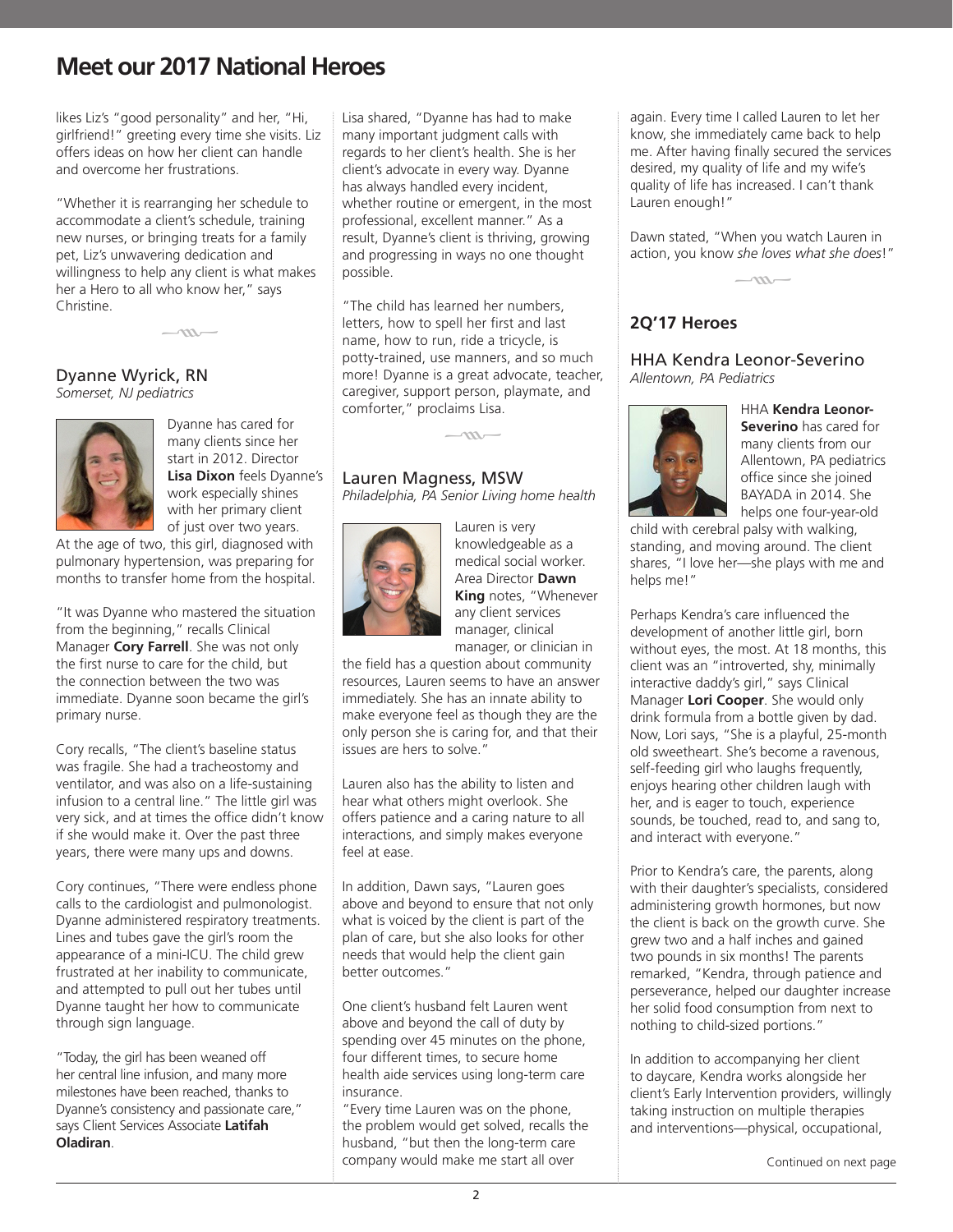speech and language, and more—and applying them. As such, the parents noted that their daughter has had "tremendous developmental gains in all areas, especially gross motor, fine motor, self-feeding, and social interest" since Kendra began working with her.

Even the education coordinator at the client's child care center observed that Kendra's "calm and nurturing" personality results in "impactful and authentic connections with her client and interactions with employees."

The parents added, "Kendra helped our daughter blossom and grow. She takes care of our daughter the same way we do—with all the compassion, love, and joy that we want her to experience. This is all a parent can hope for, but cannot ask of someone. This is why Kendra is a true blessing for our family."

 $-m-$ 

#### LPN Roger Mair *South Atlanta, GA Pediatrics*

LPN **Roger Mair** of the South Atlanta, GA pediatrics office joined BAYADA in 2009, and is equipped with an abundance of pediatric experience, including competence in tracheostomy and ventilation care and IV care. Having oriented and trained dozens of other nurses, Roger's expertise touches the entire BAYADA community.

Roger found a "pal" in the client he primarily serves—a boy with quadriplegia. Roger enhances this boy's quality of life by participating in activities he enjoys, such as going to football games and eating good food! Roger accompanies his client to school, teaches him discipline with respect to his medical needs, and sets goals. Clinical Manager **Nikiah Paramore** shares, "Roger went to bat for his client regarding whether an intervention recommended by the physician was best for him based on test results and the client's preferences."

The client's mother says that Roger is oneof-a-kind. "We don't know what we would do without him. He is so loving, caring, kind, sweet, compassionate, knowledgeable, and giving." On September 16, 2016, Roger arrived for his shift as usual, but the care he provided that day was exceptional. Roger's client atypically began having seizure activity. In response, Roger immediately administered

an emergency sedative to stop the activity, but the intervention failed. Nikiah explains, "Roger's client then suddenly went into cardiac arrest. Roger worked diligently performing CPR for over 10 minutes until the emergency medical squad arrived and took over. He bravely jumped into action and assisted in transitioning the client to be life-flighted to the children's hospital."

The client eventually regained consciousness, and that harrowing day is now celebrated as the client's second birthday. His client proclaims, "Mr. Roger is like my best friend. He saved my life and he takes really good care of me."

 $-m-$ 

LPN Sherri Parker

*Pittsburgh, PA Pediatrics* 

LPN **Sherri Parker** of the Pittsburgh, PA Pediatrics has been caring for BAYADA clients since 2004. Her recent work with one little girl in particular has been the very impactful. Clinical Manager **Julia Lester** says, "Since starting this case, Sherri has been a tireless advocate, cheerleader, and medical professional."

Julia remembers the client as a child who barely spoke, was wheelchair-bound, and required a feeding tube to combat poor nutrition. In addition, Julia says, "Mom was overwhelmed both by the medical needs of her child, and her financial situation. The grandparents fought any changes, as they did not believe their granddaughter could get better."

After an inpatient stint at The Children's Institute—a pediatric specialty rehabilitation hospital—a few nurses were assigned to this case, but it was Sherri who "came out swinging." Knowing that consistency was the key to this child's success, she talked to mom about the importance of school and arranged for regular transportation pickups, so there would be no days missed.

To eliminate distractions during therapies, and at the Institute's request, only Sherri accompanied her client when scheduled. Sherri stayed the course and redirected her client whenever she wanted to stop and go home. With Sherri cheerleading all the way, her client soon began standing by herself, taking steps, and eventually walking unassisted on her own. Sherri and her client now take walks around the neighborhood

and bring treats for all the neighborhood pets.

The client's wheelchair now collects dust in the corner, used only as a clothes hanger. The client has been upgraded from a hospital bed in the living room to a regular bed upstairs. Julia has been "blown away" by the client's progress since her recent start with speech therapy. Sherri also provided mom with the support she needed to navigate through difficult conversations about finances with physicians, until funding sources were secured for the supplements prescribed for the client.

Sherri researched more affordable options for the client's specialized diet, and even more affordable options for housing. The client's mother proclaims, "Sherri has a way, like the king's men, of putting things back together." Sherri was also recognized by the client's care coordinator and health coach from The Children's Institute. They shared, "Sherri was able to assist this family in many ways. The changes in this child after Sherri became involved are truly amazing, and are due to the diligence she had in following the therapist's directions, dietary orders, and educating a resistant family of the reasons for following the orders."



#### RN Mathew Gunkel *Mt. Laurel, NJ Pediatrics*



Clinical Manager **Chantel Denny** touts that RN **Mathew Gunkel** of the Mt. Laurel, NJ Pediatric office is "Every clinical manager's dream employee. He gives

200% of himself to ensure his clients get the best care possible and everything they need to ensure their health and dignity while in the comfort of their own home."

For example, after some troubleshooting, Mat discovered the adaptive changes needed for one client's TV remote so that his fingers could click the buttons. Mat also ensured that this client, who has cerebral palsy, obtained a new, adaptive bike when he outgrew his old one. Chantel explains, "Physical exercise is of the utmost importance for this client to maintain his mobility. Mat reached out to various organizations, set up a GoFundMe page, and didn't hesitate to advocate for his client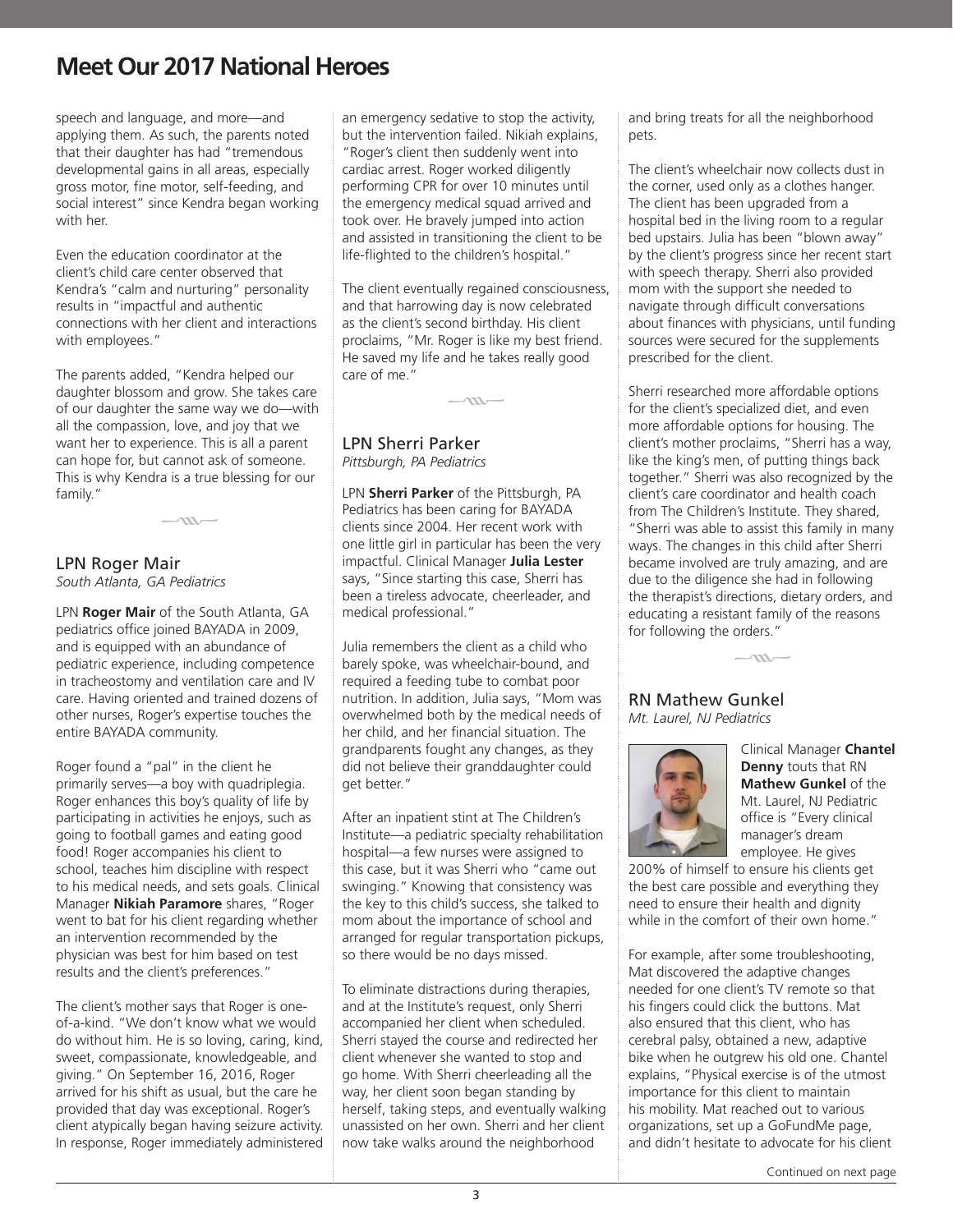on Facebook in order to accomplish this daunting task."

Even when donations tapered off after a few months, Mat reached out to everybody he could, including area TV stations and many local businesses. Weather permitting, Mat's client now enjoys the benefits of his new bike every day. Mat is respected by clients, their families, fellow clinicians, and his managers.

**Michelle Moran**, client services manager, knows Mat to be a nurse of "great humility and character." One client's mother went so far as to say, "Mat restored my faith that private duty nursing could work for us. He was great with my son. He was the best balance of professionalism, without making it seem awkward or uncomfortable to have a stranger in our home. He executed whatever requests I made with no questions asked, and applied himself to making my son's day fun, safe, healthy, and productive. Mat helps at school without ever making his presence, or the care he provides, a distraction from therapies and school work."

Coworkers indicate that Mat has a "strong skill set, is incredibly knowledgeable" and helps them feel well-prepared after he precepts or orients them to a client's care. He has been a BAYADA caregiver since 2012.

 $\sim$ m-

#### PT Kerri Tuttle *Sierra Vista, AZ Home Health*



PT **Kerri Tuttle** joined the Sierra Vista, AZ Home Health office in 2015, and quickly impressed Director **Brandy Owen** as a "support system like no other." Brandy explains,

"Kerri has always been a guardian of *The BAYADA Way*, which is expressed through her calm nature and helpful attitude."

First and foremost, Kerri provides excellent care. One client shares, "She created a specific exercise regime to fit my needs for improvement, often checked my back for proper alignment, and adjusted to help me feel my best."

Brandy believes Kerri also stands out as a lead therapist. She learned her role completely in a very short time, and helped other therapists achieve success. For the past year, Kerri has been a preceptor, and helps

to establish the foundation of her office's training. "Kerri not only focuses on therapy, but is great at cross-discipline education and interdisciplinary leadership. She has been a fantastic resource and goes out of her way to learn the most current issues and treatments. She also helps to promote innovation and new practices in the home health setting."

MSW **Stephanie Tyson** was precepted by Kerri. She says, "Kerri helped me integrate easily into the interdisciplinary team. Every time I walk into a client's home where Kerri was involved, it has solidified my choice in working for BAYADA, because of the experience each client had working with her."

Another client shared that Kerri was part of a team of three BAYADA caregivers who cared for her mother, referred to as "The Triple Ks." Kerri was considered a triple K not only because of her name, but because she is totally knowledgeable, genuinely kindhearted, and a definite keeper!



### **3Q'17 Heroes**

PT Mindy Dixon *Bucks County, PA Home Health*



**Mindy Dion** has worked as a physical therapist for the Bucks County, PA home health office for nearly 10 years. Her remarkable ability to form and develop relationships

has made her name stand out among clients, peers, community partners, and our extended BAYADA family in our sister offices.

Client Services Associate **Ashley Ratner** says, "I enjoy the phone calls from past and present clients who immediately ask for Mindy, or call to see how she is doing. She has been a true asset to the team."

Mindy serves clients in a residential facility for people with dementia, and the administrator of the facility shares, "Working with residents who have dementia can be challenging, and often not traditional. Many give up, lose patience, or say things like, 'I don't think we'll get far'. Never Mindy."

For one resident, it was beginning to look as though a referral to skilled nursing was imminent. The client was overweight, had severe arthritis, and her dementia had progressed. A sit-to-stand lift was no longer appropriate, and a full-body lift was needed. With doctor's orders, Mindy tried to increase her client's abilities so she could stay in her memory and personal care program—and she persevered.

Creatively, Mindy turned the client's habit of counting into an activity where, with each number, the client focused on every step. Mindy even engaged the residential staff in cheering for their resident. The client's daughter noticed that Mindy's communication with her mother and with the facility staff was excellent, and shared that Mindy left messages and notes to inform staff of exercises, transfer techniques, and any other instructions that would promote greater function.

The facility administrator acknowledges, "Thanks to Mindy, we have a resident who successfully walks short distances and transfers with assistance, without a need for lifts."



#### RN Shayna Bailey *Mount Laurel, NJ Pediatrics*



RN Shayna Bailey began working for BAYADA in 2012, and joined our Mt. Laurel, NJ Pediatrics team in December 2016. Client Services Manager **Kelsey Iezzi** says that already,

Shayna has greatly helped many families.

One of Shayna's first assignments was to care for a boy who was a happy and healthy eight-year-old, and then became ventilator and tracheostomy-dependent after a traumatic incident. His services began two days before Christmas 2016. Shayna took on just about any open shift to ensure his smooth transition to home care.

Clinical Manager and Educator **Chantel Denny** recalls, "Shayna saw right away this client's potential to overcome his challenges, and health issues."

The client's mother elaborates, "Shayna is dedicated to caring for my son, and takes charge of everything. She is strict with him, and pushes him to the potential he doesn't realize he has. She is a life coach, a compassionate soul, and a very thorough nurse."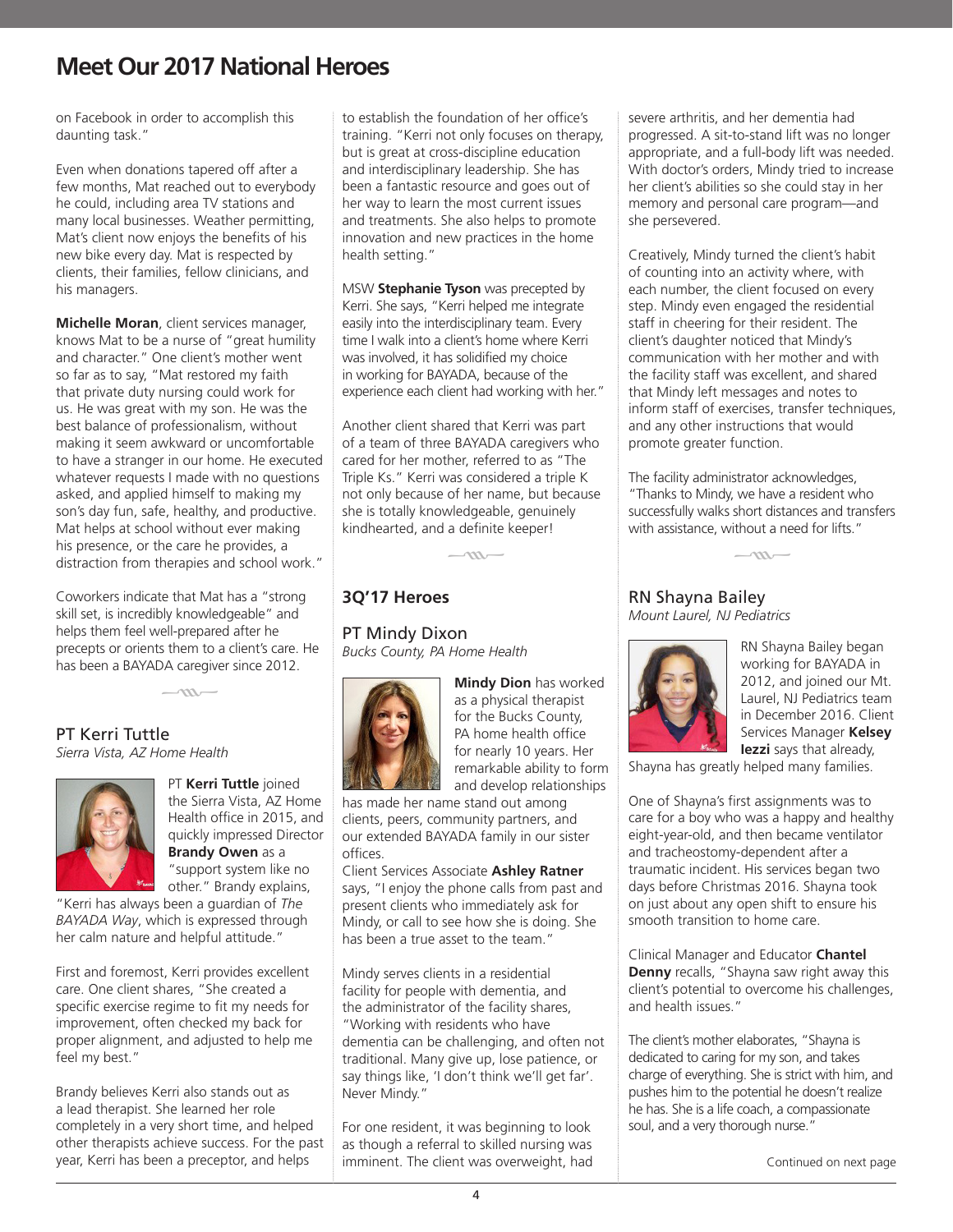Chantel explains, "The client is now moving his arms and legs, able to support his head with minimal assistance, and is down to the most minimal ventilation support, all because of Shayna's soft sternness to remind him why she is there, and how much she wants him to succeed."

Kelsey shares, "I can feel the family smile through the phone any time I tell them that Shayna picked up a shift because they know their son will be in the best care possible." Another client's mom indicates that, very quickly, Shayna learned to interpret the signs and symptoms that trigger a not-so-good day for her child. She then accommodates the child's needs in a way that makes her efforts appear easy. Shayna's professionalism and competence is also recognized by colleagues.

LPN **Rose Blacker** says, "I am proud to call Shayna a coworker. I have had the pleasure of exchanging reports with her at change of shift for two clients. Each time, she is thorough in the information shared, and leaves detailed reports in the communication books."

Shayna helps the team by placing and following through with medication or supply orders, and equipment issues. Clinical Manager **Teresa Clifford** explains, "Shayna truly represents The BAYADA Way through building relationships, working together, and striving to provide the very best service to our clients."

 $-\infty$ 

#### LPN Azeez Olanrewaj "Abdul" Agaba *Delaware Adult Nursing*



**Azeez Olanrewaj "Abdul" Agaba** has been an LPN for the Delaware Adult Nursing (DAN) office for two years. The very first shift Abdul covered was a last-minute callout for

two, must-cover clients in a group home. He not only made himself available for the evening shift, but arrived four hours early to orient with the dayshift nurse.

Client Services Manager **Krystina Chapman** recalls, "He was a hit! The team and clients loved him immediately."

Abdul now travels throughout the state of Delaware caring for clients, and logs more than 40 hours per week. He still regularly cares for six clients at the group home, and has provided care to the other three residents, as well. Abdul is requested frequently by all.

Two of Abdul's regular clients require tracheostomy care, and he is always willing to precept new nurses. Abdul is always looking to learn and expand his skills, too. He readily became proficient in negative pressure wound vacuum care to serve a particular client in need.

Clinical Manager **Charlene Pappa** knows Abdul to be an excellent communicator. The program coordinator at the group home adds that she likes having Abdul to care for her clients, sharing, "He always informs me of what he has done, and will not hesitate to call or message me if he feels something just isn't right with one of the clients. That is exactly the way a team should work."

Coworker and LPN **Danna Palmer** views Abdul as an excellent preceptor whose nursing care is superlative, while RN **Robin Thornberg** states that no difficulties need to be noted when Abdul is providing care because he always has it handled in a very calm and professional manner. Further, LPN **Sabina Ndege** believes that the combination of Abdul's caring heart and soul, his skills, sense of humor, and intelligence are what positively impacts his clients.

Abdul supports the group home's house managers in their roles of ordering medications, supplies, checking med counts, and scheduling appointments. Rhetorically, Krystina asks, "What would we do without him?"

 $-m-$ 

### CHHA Cruz Sandoval

*Middlesex County, NJ Assistive Care* 



"The Energizer Bunny has nothing on Cruz," says the brother of Cruz's primary client of over 10 years. The client, a 65-year-old man, has cerebral palsy, requires a

wheelchair, and needs assistance with daily living skills.

**Cruz Sandoval** is a CHHA for our Middlesex County, NJ Assistive Care office. She arrives at 6:00 am sharp each day, Monday through Friday, and has never, ever called out. Cruz has even helped cover callouts from the agency that provides weekend coverage, and has remained after her shift to provide overnight care in emergencies.

"She arrives with a heartfelt smile and the eyes of a woman on a mission," the client's brother continues. "She does things right, and with a heavy dose of constant compassion."

As the client's parents aged, Cruz accommodated their morning routine after preparing the son for his day program and getting him on his bus.

"She does all this with an infectious smile and warm heart," notes the brother. When the mother sadly passed away, Cruz helped the father cope by getting him out of the house to shop, looking through pictures of his wife with him, and engaging him in conversations about her.

Client Services Manager **Rebecca Michaele** shares, "Cruz leads with her heart each and every day."

Furthermore, the brother comments about his sibling, "Given his physical and intellectual disabilities, there is no doubt in my mind that his health, happiness, well-being, and longevity are directly related to the positive difference Cruz has made in his life."

Clinical Manager **Jane Feldman** recalls Cruz's work with another client, who had both cognitive and physical disabilities, including a seizure disorder. The client's remarkable size and strength was daunting, given her cognitive age of about 18 months, her penchant to give and receive hugs, and her reactive nature, which was similar to that of a toddler. Despite Cruz's much smaller size, she worked out a system of making the client feel safe and loved, so that care could be administered effectively.

Jane sums, "Cruz is tiny in stature, but her heart, compassion, reliability, and excellent care are boundless."

Continued on next page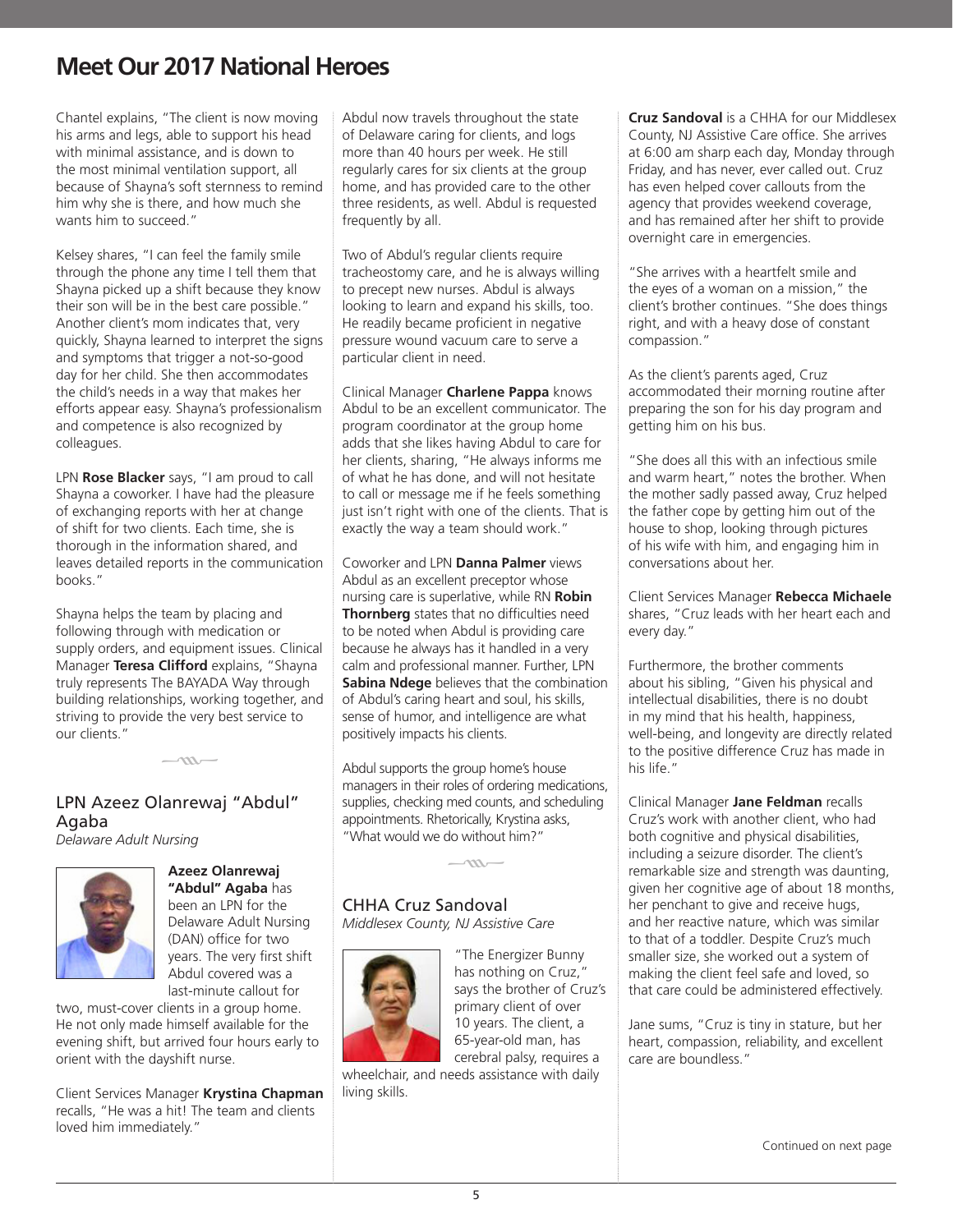### **4Q'17 Heroes**

### Shakera Williams, HHA

*Willow Grove, PA assistive care*



Shakera has 17 years of experience as a home health aide with the WG office. Client Services Manager **Craig Matz** shares, "Shakera is best known for her dedication

to clients. When she takes a case, she stays on it faithfully." Not only has Shakera provided care to many clients (161 to be exact), but she has also remained on cases with less-than-perfect conditions when others would not, and has had persevered on many, long-term.

Clinical Manager **Carolyn Meyers** details that Shakera always placed clients' needs over any personal discomfort resulting from critter infestations, pet odors, or unusual personalities. While Shakera's clients have presented a broad spectrum of diagnoses—everything from Lou Gehrig's disease, stroke, Parkinson's disease, and quadriplegia, to developmental disability and loneliness—she has worked with an inordinate number of clients with dementia. Craig feels that Shakera has risen to each and every challenge that has presented itself and handled every task with dignity and grace. "Clients with dementia can be unpredictable and combative at times, but Shakera never wavers. She takes issues in stride and continues to care for her clients through the good times and bad. She has extreme patience and is forgiving of her clients when they make mistakes," he says.

For the past 18 months, Shakera cared for a client who was a diabetic amputee until his passing in December 2016. She then became the caregiver for his wife, a client who is progressing through Alzheimer's. Their son was awestruck when he witnessed Shakera "extending her hand—no words, just those gentle touches" that made his stepfather "relax and feel comforted in his final days." Their son further noted that Shakera stayed the course when his mom's "fiercely independent" nature did not want to accept Shakera's help, or her own diminishing mental and physical capacity. He said, "Shakera persevered through these ups and downs, and displayed considerable maturity and compassion. She displayed that inner strength to do the right thing;

caring and going beyond the 'normal' routine requirements to make them safe and happy."

Another client's mother proclaims that Shakera has "proven time and again her reliability and dependability, no matter what the circumstances," and believes Shakera deserves "all the kudos in the world for being such an awesome caregiver."

 $-m-$ 

#### Sheila McGuane, LPN *Sellersville, PA Pediatrics*



Sheila has been dedicated to caring for BAYADA clients since 1999 and has logged over 35,000 hours of care.

Despite Sheila's prolific work history, the mother of a client at our Sellersville, PA Pediatrics office says Sheila has not yet lost her passion for what she does. "Sheila is the standard of excellence," the mother asserts. "Every single shift, Sheila brings something new to the table. She is constantly thinking outside the box to creatively play and meet the needs of my 2-year-old son, both medically and intellectually. Sheila raises the bar for every home care nurse that walks through my door."

Still, the client's mother continues, "Sheila cares deeply. She takes extra time to try to make my son smile with every second she has." Associate **Christine Detweiler** similarly notes, "For Sheila, you can tell this is not just a job." When visiting the office, Sheila will often share little tidbits or stories about her day and makes it clear that bringing joy to her clients also brings her a sense of joy.

Christine shares that another key to Sheila's success is her outstanding clinical skills. "Sheila is one of the first nurses that comes to mind when we need a nurse to care for a child with extremely complex needs." Another client's mother agrees, adding, "Sheila's knowledge base of respiratory equipment and her skill set for dealing with my son's critical airway issues is phenomenal. Any time I am making a medical decision for my son, I seek her advice. Sheila's vast knowledge base branches out so far for these medically fragile kids."

In sum, Sheila leaves no stone unturned in accounting for the skilled and psychosocial needs of her clients and families. "Sheila never neglects any detail of any task given to her," says Christine.

Having such an accomplished past, what can BAYADA expect from Christine in the future? One can only imagine, as Sheila is always willing to take on a new challenge!

#### Linda "Lynn" Dooney, RN *Charlotte, NC Pediatrics*



"Linda is testament to the fact that sometimes heroes don't wear capes, they wear scrubs." At least that's what Client Services Manager **Katie Cooke** 

believes. By bringing "experience, exceptional knowledge, agility, grace, and professionalism" to her service delivery for two years, Lynn has earned respect and a salute from her primary client's mom, as well. The client's mother shares, "Lynn is a caregiver, a hand-holder, a voice of reason, and an advocate for our son. She is kind, compassionate, and dedicated—a calming voice and my around-the-clock friend."

Because of Lynn's meticulous care and attention to detail, her client outwardly presents himself as a boy who is healthier than he really is. Mom says the truth is, however, that her son has a very rare disease, and his days are often filled with "intense, grueling care." Lynn must often respond to respiratory and aspiration issues, muscle spasms, bladder spasms, food intolerance, and temperature fluctuations.

"Some days for Lynn may seem physically exhausting and emotionally draining, but she keeps on smiling." Mom continues, "These difficulties must be outweighed by the satisfaction of knowing that she played a pivotal role in reversing the downward trend." Lynn clearly possesses the clinical expertise and the inner strength to navigate through the difficult times, as she is credited with having prevented several client hospitalizations.

Compassion plays a role in her effectiveness, as well. While the client's mother freely expresses that her family's "journey will not have a happy ending," Lynn is determined to make the journey itself as happy as possible for all. She shows love